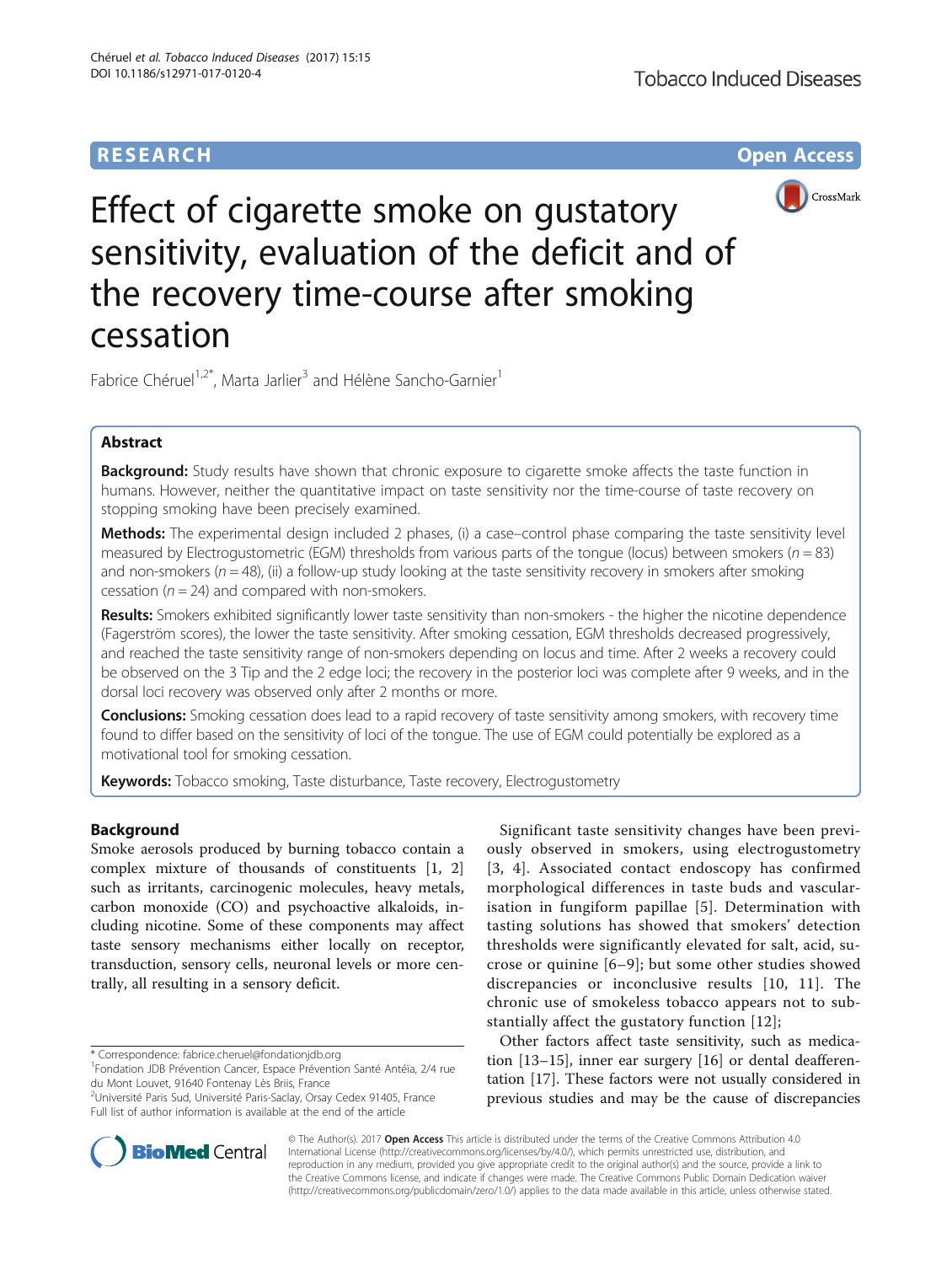between studies. The affected regions of the tongue have never been specifically tested. Moreover, the constant and short-time taste cell renewal, discovered by BEIDLER and SMALLMAN [\[18](#page-6-0)] and recently documented [[19](#page-6-0)–[22](#page-6-0)], lead us to expect that the negative impact on taste would reverse after tobacco cessation. The eventual taste sensitivity recovery after tobacco cessation has not been explored, nor has the time-course of taste recovery after smoking cessation.

The difference in taste induced by tobacco consumption has serious implications on the nutritional status of smokers, as it results in poor eating habits [\[23\]](#page-6-0). Generally, the dietary habits of smokers are characterized by higher intakes of energy (cholesterol, saturated fat and alcohol), and by lower intakes of antioxidant vitamins and fiber (fruits and vegetables) [\[24](#page-6-0), [25](#page-6-0)].

Tobacco users are generally unaware of the effects of tobacco on general health, oral health and oral cancer [[26\]](#page-6-0). The effect on sensory perception and the demonstration of its deficit to the subject might reveal an actual threat the smoker may wish to avoid. Hence, taste evaluation may result in a tool reflecting a multifactorial smoking toxicity both through permucosal and systemic access. Taste evaluation may also be a tool which exhibits a rapid deficit in order to impress the subject with an objectively measured effect of smoking on his/her own body. If we can measure this deficit and an eventual reversibility as a result of weaning, the subject might be rewarded by an objective recovery after smoking cessation. Consequently, measuring the deficit and the recovery of taste after weaning might help smokers to stop and to not start again.

Our study's objectives are to investigate the smokers' taste deficit as compared with non-smokers and to observe whether there is a reversible taste deficit related to stopping smoking.

### Methods

### **Design**

The experiment design included 2 phases:

- Phase 1: initial case–control phase comparing the taste sensitivity level of various parts of the tongue between smokers and non-smokers,
- Phase 2: A follow-up study during 6 to 12 months, looking at the variation of taste sensitivity in smokers after smoking cessation. Taste levels in previous smokers were compared to the basic non-smokers' levels throughout the follow-up.

### Population

The subjects (smokers and controls) were recruited by advertisements on the campus of the University Paris-Sud and the INRA Research Center. All the attendees also met the investigator within the Consultation of Tobaccology of University Paris-Sud. The study was approved by the local medical authority (Preventive Medicine).

Included subjects (ages 18–64 years, 85 female and 46 male, 83 smokers and 48 non smokers) exhibited no mucosal lesions, mycosis, burning mouth syndrome, aphthous stomatitis or tongue piercing. Subjects under medication were excluded (except for oral contraception) as well as when presenting numerous dental deafferentations (root canal treatment or tooth extraction). Poly-addicted patients (tobacco + illicit drugs, tobacco + alcohol) were detected using standard tests [\[27](#page-7-0), [28\]](#page-7-0) and also excluded.

During the first visit, a 45 minute presentation was given to smokers and non-smokers. During this visit, subjects received full information on the proposed research and follow-up procedures. After obtaining the subjects' oral consent, the visit included also a measurement of EGM taste sensitivity in all subjects (smokers and non-smokers) and an evaluation of the carbon monoxide (CO) level in expired air in smokers. Further visits of smokers included a consultation with the tobacco cessation specialist and an evaluation of the CO level prior to the taste sensitivity test.

During the first visit all smokers were offered help with tobacco cessation; the candidates for stopping smoking were invited back every week for 2 months, and then every month for 12 months. Various ways of smoking cessation were proposed (nicotine replacement therapy and/or behavioral and cognitive therapies) depending upon the results of the Fagerström Nicotine Dependence Test (FNDT) and the CO level; a nicotine replacement therapy prescription was proposed. This prescription was given for 3 months after the day of cessation in doses adapted to the patient, usually decreasing from 21 mg to 7 mg over 3 months.

In total, among the group of smokers, 66 subjects expressed their wish to stop smoking during the first visit, and only 35 achieved their objective and were included in the follow up study for at least 6 months. During the follow-up, 3 patients were medicated and excluded, 6 relapsed and 2 were quickly lost from the follow-up. In total, as shown in Fig. [1](#page-2-0) (flow sheet), 24 smokers participated in the follow-up study for at least 6 months, with a weekly EGM test for two months and then every month for 12 months  $(n = 13)$  after the day they ceased smoking.

# Test sensitivity evaluation

Controls and smokers were asked not to drink anything (coffee, alcohol, soda, etc.) other than water, not to eat chewing gum or spicy food, and not to brush their teeth for at least two hours before threshold evaluation.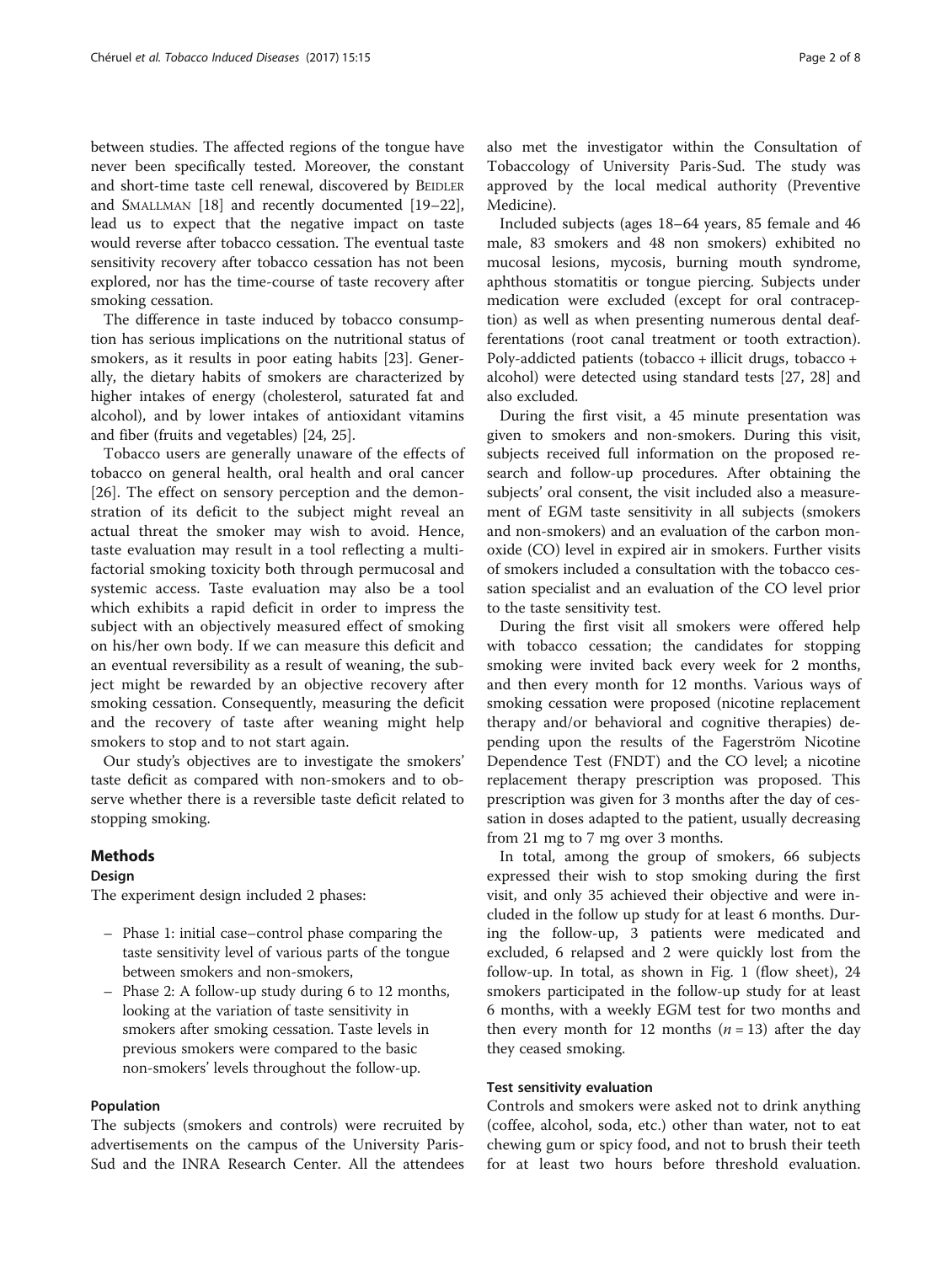<span id="page-2-0"></span>

Smokers were asked to stop smoking at least 2 h before threshold evaluation.

Electrogustometric (EGM) stimulation consists of iontophoretic stimulation. In our study, an anodal current  $[29]$  $[29]$  $[29]$  applies the cations (e.g.: Na+, H+) of the subject's own saliva on the ionic taste receptors (ligand-gated trans-membrane ion channels) [\[30\]](#page-7-0) involving ionotropic transduction mechanisms. The anodal current evokes sensations more often described as sour, salty or metallic [[31\]](#page-7-0) which suggest a gustatory function (taste threshold) [\[5,](#page-6-0) [32\]](#page-7-0). By contrast, a buzzing vibration, tingling or electrical sensation [\[32\]](#page-7-0) suggest a trigeminal function [\[5](#page-6-0)]. As a result, the value for the lowest anodal stimulation at which the metallic or sour/salty taste was perceived was recorded as the taste threshold value [[5](#page-6-0), [33](#page-7-0)–[36\]](#page-7-0).

The EGM threshold was recorded in 9 different loci on the subjects' tongues (Fig. 2).

A custom-made electrogustometer delivers from 0 to 100 micro-Amperes (μA), through a constant current generator via a ten millimeter-diameter stainless steel spherical electrode on a 40 square millimeter area. For each threshold evaluation, the current was applied for 1 s. [[5](#page-6-0), [37](#page-7-0)].

The nine tongue loci were defined as follows:

- $-$  **Tip** of the tongue middle  $(T)$ , right  $(Tr)$  and left (Tl), where the density of fungiform papillae is highest;
- Dorsal right and left (Dr and Dl), where the density of fungiform papillae is lowest;
- **Edge** right and left (Er and El) on the foliate papillae;
- **Posterior** right and left (Pr and Pl) just anterior to the circumvallate papillae; during a recording session, all loci were tested following the same sequence: T, Tr, Tl, then Er, El, Dr, Dl and Pr, Pl.

# Threshold evaluation

The electrode was put on the tongue so that it could adapt to the tactile-cool stimulation, then a current of intensity above usual thresholds was used to identify the sensation the subject should expect, (well below any somatosensory sensation), after which a null stimulation was done to better show the difference between null and positive. The EGM threshold was fixed as starting at 7 μA at the Tip, 12 μA on the Edge and the Posterior parts, and 20 μA on the dorsal parts of the tongue. The

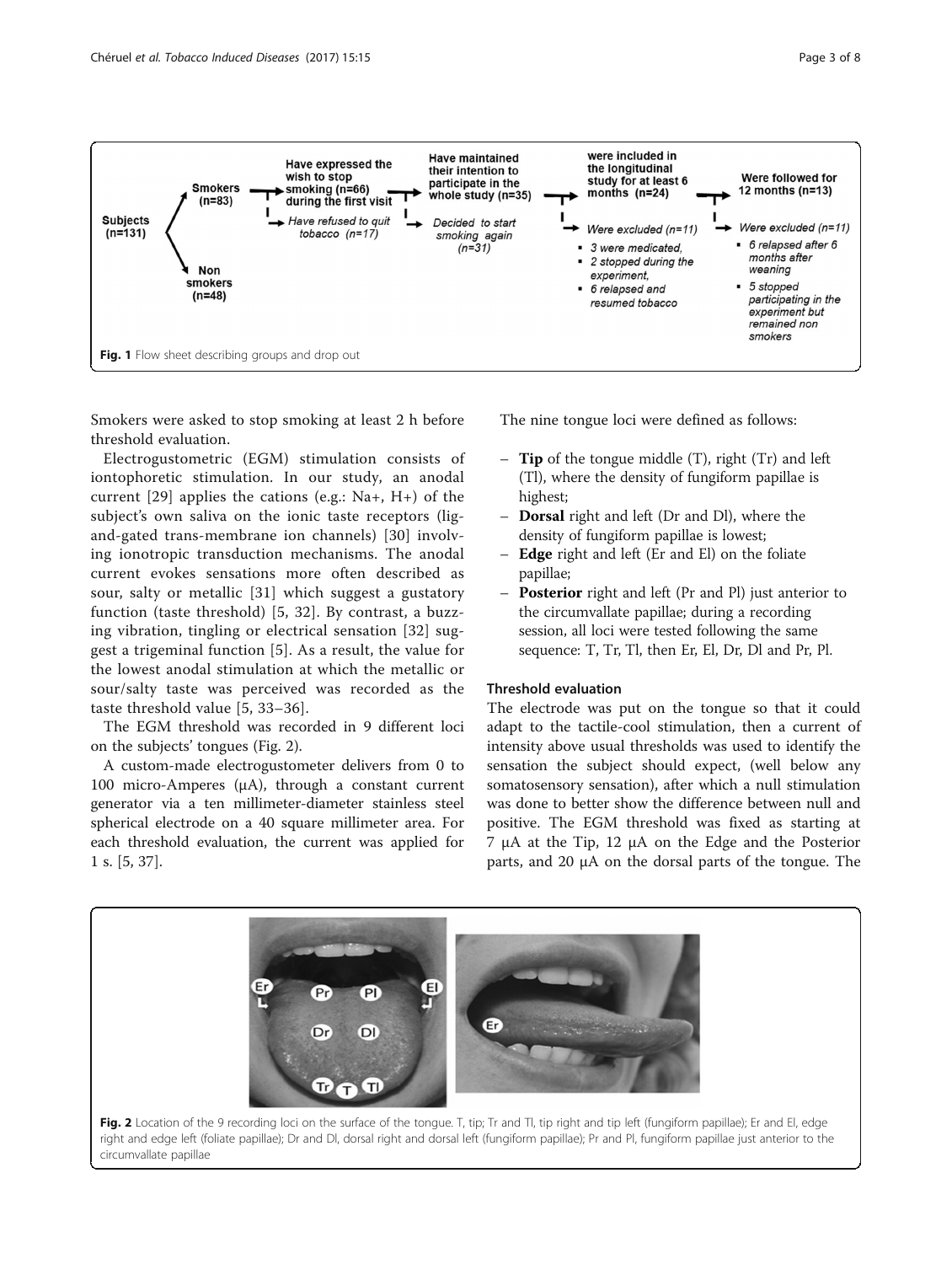subject had to answer the question "did you perceive a sensation" (Yes/No)? Different intensities of current with a constant variation (1 or 2 μA steps on the Tip, 5 μA on the Edge or 10 μA on the dorsal locus) were applied successively following a staircase protocol until the subject could not perceive any sensation and finally a null stimulation was applied. The threshold evaluation was repeated starting from the preceding result but with a smaller intensity difference to precisely identify the EGM threshold value. The EGM detection threshold was taken as the lowest current intensity eliciting a metallic-like, sour or salty taste perception.

"Blind test" trials without current application were intermingled at random during the test session to ensure quality control of the answers. The test duration for EGM thresholds evaluation at all loci was about 15 min.

After each use, the EGM electrode was cleaned and sterilized (120°, 2 h).

# Data collection

At the second consultation each smoker was given a self-assessment questionnaire [\[38](#page-7-0)], validated by the French Society of Tobaccology. Collected data included gender, age, weight, height, and the smoker's profile (history of smoking, age of starting smoking, number of cigarettes/day, and previous attempts to stop smoking for at least seven days). This questionnaire included an evaluation of the motivation to cease tobacco, measured on a linear visual analogical scale from 0 to 10, an evaluation of the anxiety and depression levels using the Hospital Anxiety and Depression Scales (HAD test) [[39](#page-7-0)].

The FNDT [\[40\]](#page-7-0) indicating the dependence on smoking and a measure of the carbon monoxide (CO) level in expired air were recorded during sessions before tobacco cessation.

Reasons for stopping smoking as well as associated fears (fear of not succeeding, weight gain, mood changes or loss of intellectual or sensory faculties…) were also recorded. A short questionnaire for non-smokers (gender, age, weight, height…) was completed.

### Statistical analysis

Descriptive methods - qualitative (%) and quantitative (medians) - were used to present the various population indicators. Non-parametric statistics were employed because the threshold values did not follow a normal distribution. The comparisons between the sensitivity thresholds of the various groups were analyzed using the Kruskal-Wallis test (KW) and a linear mixed model covering each locus for a global comparison of repeated measures (The assumption of normality of residuals was not met, nevertheless a mixed model is still robust in terms of parameter estimation) and the Mann–Whitney U-test (MW) for individual loci comparisons. These analyses were done using the STATA 13 software (Stata Corp LP, College Station, TX, USA).

### Results

# Evaluation of smoking impact on taste sensitivity: difference between smokers and non-smokers

Table 1 gives the groups' main characteristics. All smokers smoked light (flue-cured) filtered tobacco.

The non-smokers' thresholds were significantly lower than those of the smokers, either globally  $(p < 0.0002$ with the KW test and in the linear mixed model  $p <$ 0.001 with a  $\beta$  = 0.52) or at each locus (*p* < 0.01 with the MW test); threshold dispersion was wider among smokers than among non-smokers (Fig. [3\)](#page-4-0). Overall, values were increased by 90-100% on the right or left Tip in smokers compared to non-smokers, by 150-175% on the Dorsal loci (right or left) and by 50 –80% on the other loci.

### Influence on taste sensitivity of smoking characteristics

In the group of 83 smokers the median of cigarettes/day was 12 and the median smoking duration 17 years. The Fagerström score was distributed as follow:

- first group (0–2 Fag,  $n = 37$ ) with a low dependence where the median of cigarettes/day was 6.5 and the median smoking duration was 9.5 years;
- second group (3–5 Fag,  $n = 24$ ) with a median of 10.5 cigarettes/day and a median duration of 23.5 years;
- third group ( $>5$  Fag,  $n = 22$ ) with a median of 20 cigarettes/day and a median duration of 21 year.

Comparison of these 3 groups with the non-smokers group showed that the test sensitivity thresholds decreased as dependence increased:  $p$  (KW) = 0.0001 (Table [2\)](#page-4-0). The decrease in the (Fag 0–2) group, compared to nonsmokers, was not significant ( $p = 0.19$ ), but the differences between the smokers' groups as classified by the Fag test were all significant (MW test:  $p < 0.05$ ).

# Influence of cessation

# Comparison between smokers' and non-smokers' thresholds after Quitting Day (QD)

After 2 weeks a "recovery" as compared to the nonsmokers' baseline could be observed at the 3 Tip and 2

|  |  |  |  | Table 1 Main characteristics of the groups |  |  |  |  |
|--|--|--|--|--------------------------------------------|--|--|--|--|
|--|--|--|--|--------------------------------------------|--|--|--|--|

| Characteristics              | Total smokers | Non-smokers      | Ouit-smokers |
|------------------------------|---------------|------------------|--------------|
|                              | $(n = 83)$    | $(n = 48)$       | $(n = 24)$   |
| % male                       | 43%           | 25%              | 54%          |
| Mean age male <sup>a</sup>   | 35 [±13]      | 34 [±17]         | 42 $[±8]$    |
| Mean age female <sup>a</sup> | 38 [±12]      | $32$ [ $\pm$ 13] | 41 $[t13]$   |
| $3r \cdot 253$               |               |                  |              |

a [±SD]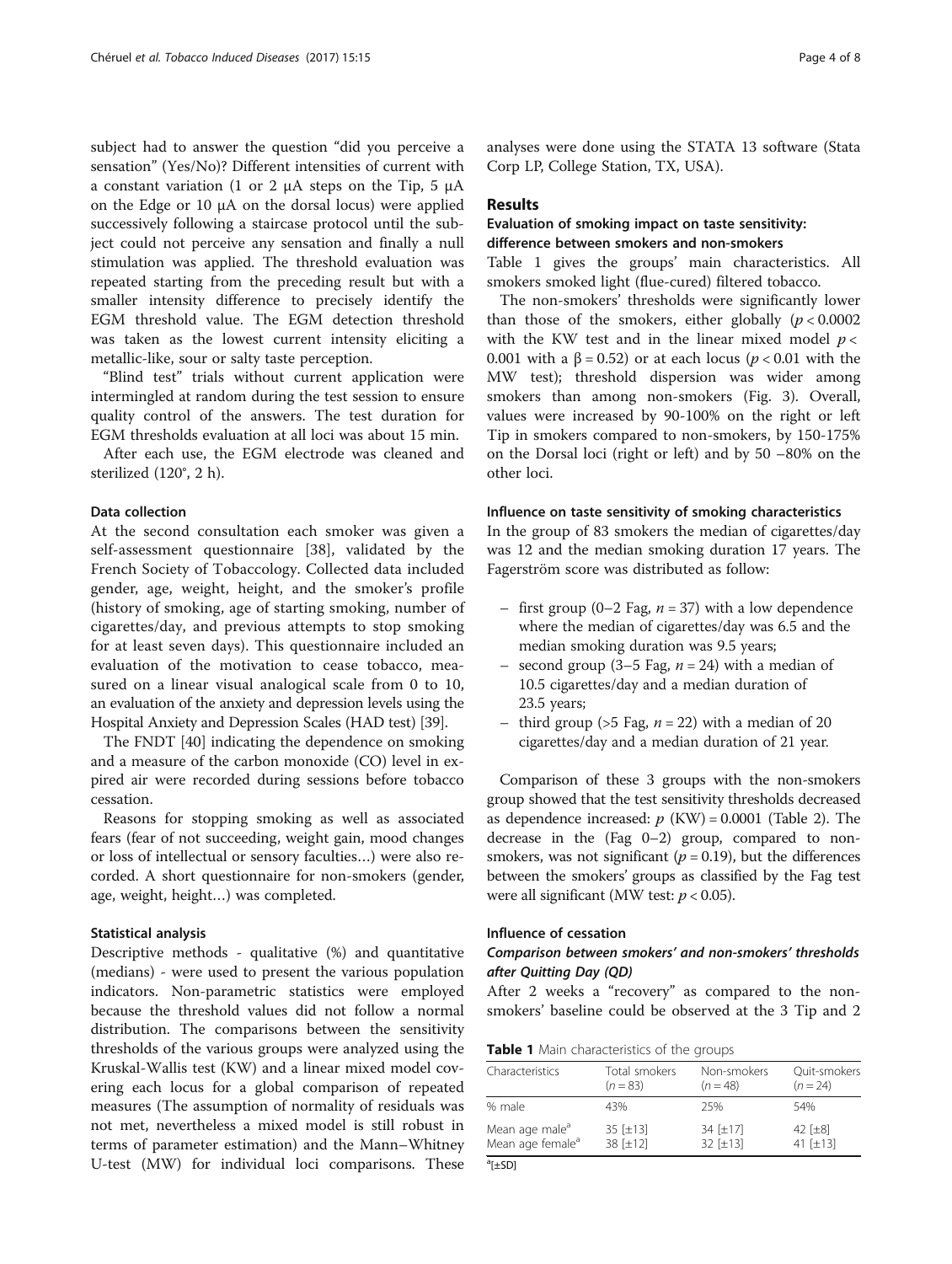<span id="page-4-0"></span>

edge loci (where the decreases were lower), the smokers' thresholds reaching the initial level of the non-smokers and the global KW test on the 9 loci gives  $p = 0.41$  (Table 3). The recovery at the posterior loci was observed after 4 weeks and was total after 9 weeks. Thresholds for dorsal loci (where the sensory loss was the most significant) were the only loci to remain high after 2 months but the global KW test on the 9 loci compared to the non-smokers' baseline gives  $p = 0.88$  at 9 weeks (Fig. [4](#page-5-0)). For the 13 smokers who were monitored for 1 year, it took 8 months for dorsal loci to reach the median value of non-smokers' thresholds.

### Impact of gender on EGM thresholds

The effect of gender on taste thresholds was investigated for non-smokers and smokers. No significant difference was observed between men and women, both in nonsmokers and in smokers (MW test: P value varied from 1 to 0.2 depending on the locus).

# Discussion

This study, using the electrogustometry method, showed the variability of sensory disturbances related to various loci on the tongue caused by tobacco smoke and the possibility of rapid rehabilitation of taste sensitivity after smoking cessation.

Compared to tests based on chemical solutions, EGM is a reliable tool for the clinical evaluation of taste

Table 2 Taste sensitivity thresholds and Fagerström score

| Group          | Ν  | Median ( $min - max$ ) |
|----------------|----|------------------------|
| Non-smokers    | 48 | $9.5(4 - 31)$          |
| Fagerström 0-2 | 37 | $12.5(2 - 160)$        |
| Fagerström 3-5 | 24 | $15.65(7.5 - 56)$      |
| Fagerström > 5 | フフ | $21.5(4.8 - 92)$       |

( $p$  value (Kruskal-Wallis test) = 0.0001)

sensitivity in clinical settings [\[13](#page-6-0), [36, 41, 42](#page-7-0)]. The technique is especially appropriate for testing the whole taste sensory chain's integrity including ionotropic transduction mechanisms, but excluding metabotropic transduction mechanisms because sweet bitter or umami taste transduction mechanisms rely on second messenger systems and are not activated by EGM stimulation (ionic stimuli) [\[43\]](#page-7-0). Thus electrogustometry cannot reflect the full taste experience accurately [[44\]](#page-7-0). Nevertheless, the electrogustometry method is well adapted for a specific taste evaluation and gives precise and reproducible measurements of detection thresholds for a major part of taste sensitivity evaluation [[16,](#page-6-0) [37, 45, 46](#page-7-0)].

In a recent work Pavlidis et al. [[35](#page-7-0)] demonstrated a statistical difference in the EGM thresholds between the 2 genders in smokers and non-smokers. We have not observed such a difference between males and females in all tested loci. Along the same lines, Boucher et al. [[17\]](#page-6-0) with the same EGM device and the same method used in the current study did not observe any impact of

Table 3 Evolution of thresholds/loci, 2 weeks after tobacco cessation as compared to non-smoker

|    | Median ( $min - max$ )                      |                 |         |
|----|---------------------------------------------|-----------------|---------|
|    | Tonque Loci Smokers 2 weeks after cessation | Non-smokers     | p-value |
| Pr | $14.5(5 - 141)$                             | $12(4-93)$      | 0.0802  |
| Dr | 63.15 (20-200)                              | $24(8-200)$     | 0.0001  |
| Fr | $8.7(3 - 127)$                              | $9(2 - 53)$     | 0.6026  |
| Tr | $4.9(1.7 - 30.5)$                           | $5(1.5 - 30)$   | 0.9727  |
| Т  | $4(1.6 - 13.5)$                             | $4(1 - 18)$     | 0.6963  |
| TI | $4.15(1.4 - 31.5)$                          | $4.5(1.7 - 45)$ | 0.6185  |
| FI | $10.5(3 - 144)$                             | $9(3 - 52)$     | 0.5052  |
| DΙ | $80(23.5 - 200)$                            | $26.5(7 - 200)$ | 0.0001  |
| PI | $15.75(6 - 123)$                            | $11(4 - 124)$   | 0.0802  |

(p value by loci: Mann–Whitney U-test; global KW test:  $p = 0.41$ )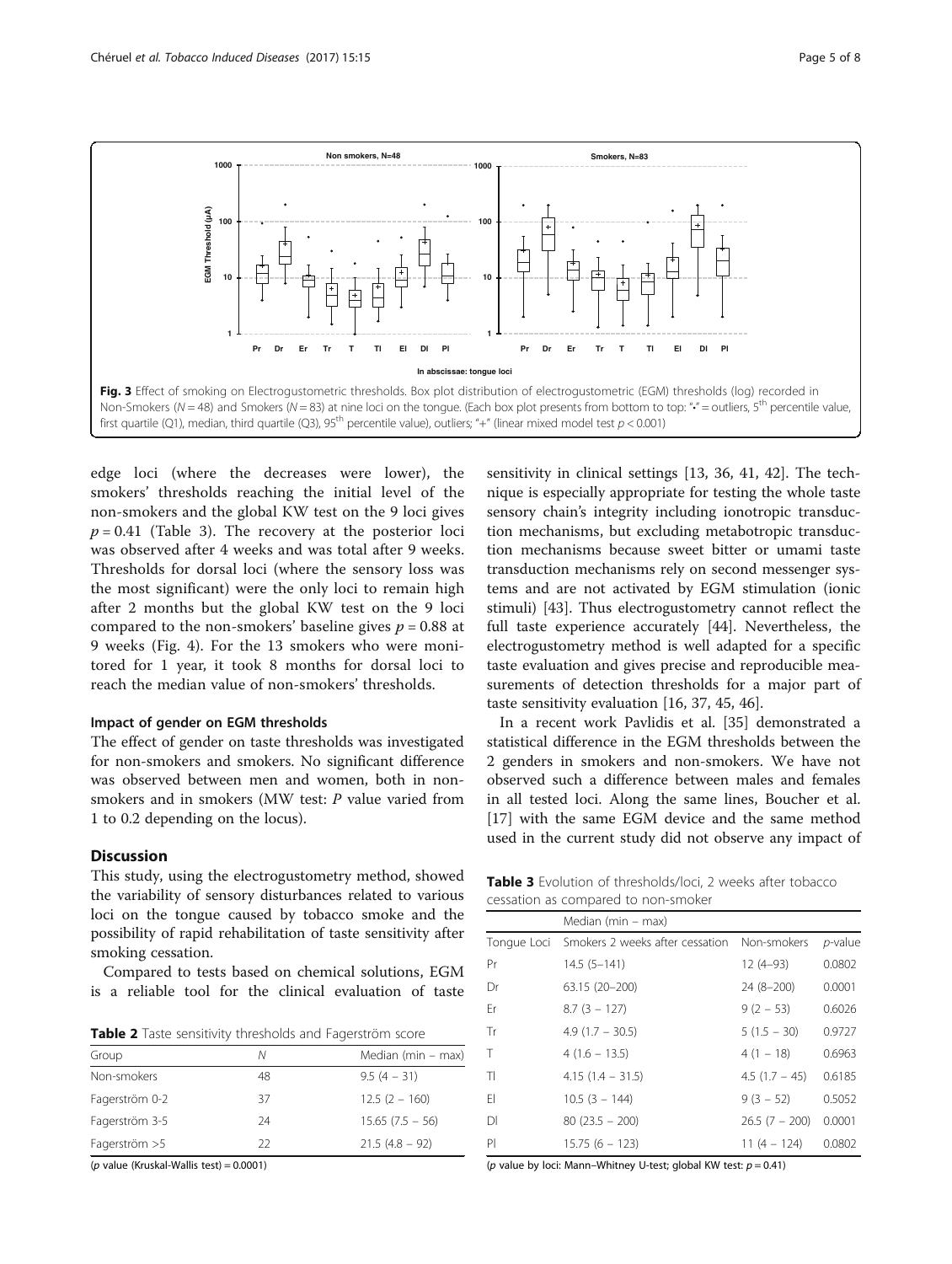gender on EGM thresholds. In our work, the tested loci are not exactly the same as those of Palvidis' work, and furthermore, subjects presenting numerous dental deafferentations were excluded [[17](#page-6-0)]. Thus these factors may be the cause of discrepancies between these studies.

In agreement with many other studies that have been published previously [[3, 4](#page-6-0)] and more recently documented [[5,](#page-6-0) [35, 47\]](#page-7-0), significantly higher EGM taste thresholds were found in smokers compared to nonsmokers, confirming the taste sensitivity deficit in smokers.

There are several hypotheses concerning the mechanism of taste sensitivity decrease: significant changes in shape, size and vascularisation of the fungiform papillae [[5,](#page-6-0) [35\]](#page-7-0), decreasing number of taste cells [\[47, 48\]](#page-7-0), indirect result of tobacco substances impacting salivary glands [[49](#page-7-0)–[51](#page-7-0)], reduced zinc, vitamin B, E, and acid folic levels, all these components affecting taste [\[52](#page-7-0)–[55\]](#page-7-0). One other explanation concerning the mechanism of taste sensitivity decrease is that nicotine acts at a central level and modulates the taste signal. Indeed, it was shown that the application of nicotine on the tongue surface modified the responses of the neurons in the nucleus of the solitary tract (NTS) of rats [\[56\]](#page-7-0), the principal central relay in the gustatory pathway of taste buds of the tongue.

The mechanism of harmful effects of tobacco components on the taste system is not yet clear. Thus further studies are needed to identify in tobacco smoke the molecules responsible for the harmful effects on the gustatory function.

The dorsal loci were more impaired when compared to tip loci, which is consistent with the lower density of fungiform taste papillae at these locations [[57, 58](#page-7-0)]; hence any deficit is more easily detected. Edge and Posterior loci seemed the least affected, and this might be a result of the relatively higher densities of these papillae and/or because of dual innervations: one by the glossopharyngeal and another by the chorda tympani nerves of the posterior loci [\[59](#page-7-0), [60\]](#page-7-0). Such data suggests that areas behind the curve of the dorsal part of the tongue were protected.

Another main finding was to observe a statistically significant increase in EGM thresholds related to Fagerström score levels: the higher the dependence, the higher the thresholds. In the same way recently, Khan et al. [[47\]](#page-7-0), showed an inverse relationship between the fungiform papillae count and number of packs smoked per year (a quantification of cigarette smoking). The higher the number of cigarettes that were smoked, the lower the fungiform papillae count. As reported in a previous study, an inverse relationship was observed between the EGM thresholds and the number of fungiform papillae, in healthy subjects [[61\]](#page-7-0), in patients with a severe damage to the chorda tympani nerve or with chronic otitis media [\[33](#page-7-0), [42\]](#page-7-0), or in smokers [[47\]](#page-7-0).

Finally, our study demonstrates that the decrease in taste sensitivity in smokers is reversible when cessation smoking. The EGM thresholds decreased progressively, and reached the taste sensitivity range of non-smoking controls. The recovery was achieved 2 weeks after smoking cessation on the tip and lateral sites of the tongue. By contrast, at dorsal loci, it took 8 months to reach the same thresholds as non-smokers. In some subjects, individual thresholds at dorsal loci reached non-smokers' levels only at or after 12 months.

Taste bud density could be responsible for the recovery timing but not the double innervations. Hence the areas with a high bud density recovered faster (anterior 2/3 of the tongue), than those with a low density (tongue's dorsal part). The regeneration of gustatory sensory cells could initiate the functional recovery of taste, but if the time course of what was observed at the tip of the tongue is compatible with this hypothesis, it was not the case with the time-course of recovery observed in the dorsal sites.

Indeed, taste cells (epithelial origin) located in the taste buds are renewed continuously throughout life, with a 10 day turn-over on average [\[18,](#page-6-0) [62](#page-7-0)]. Futhermore, several studies [\[19, 22\]](#page-6-0) using genetic lineage tracing methods on progenitor/stem cells for taste buds, suggested that cellular life spans within the taste buds may exhibit different longevities. Thus, Perea-Martinez et al. [\[22\]](#page-6-0) suggested that different functional cell subsets may turn over at different rates, with half-lives of 8 to 24 days.

The exact mechanisms that regulate this continuous cell renewal are still not clear. Currently we have insufficient information to accurately explain how tobacco smoke disturbs the taste sensitivity mechanisms and how regeneration occurs.

In any case, this evaluation of taste impairment provides a rapid indicator of the harmful consequences of

<span id="page-5-0"></span>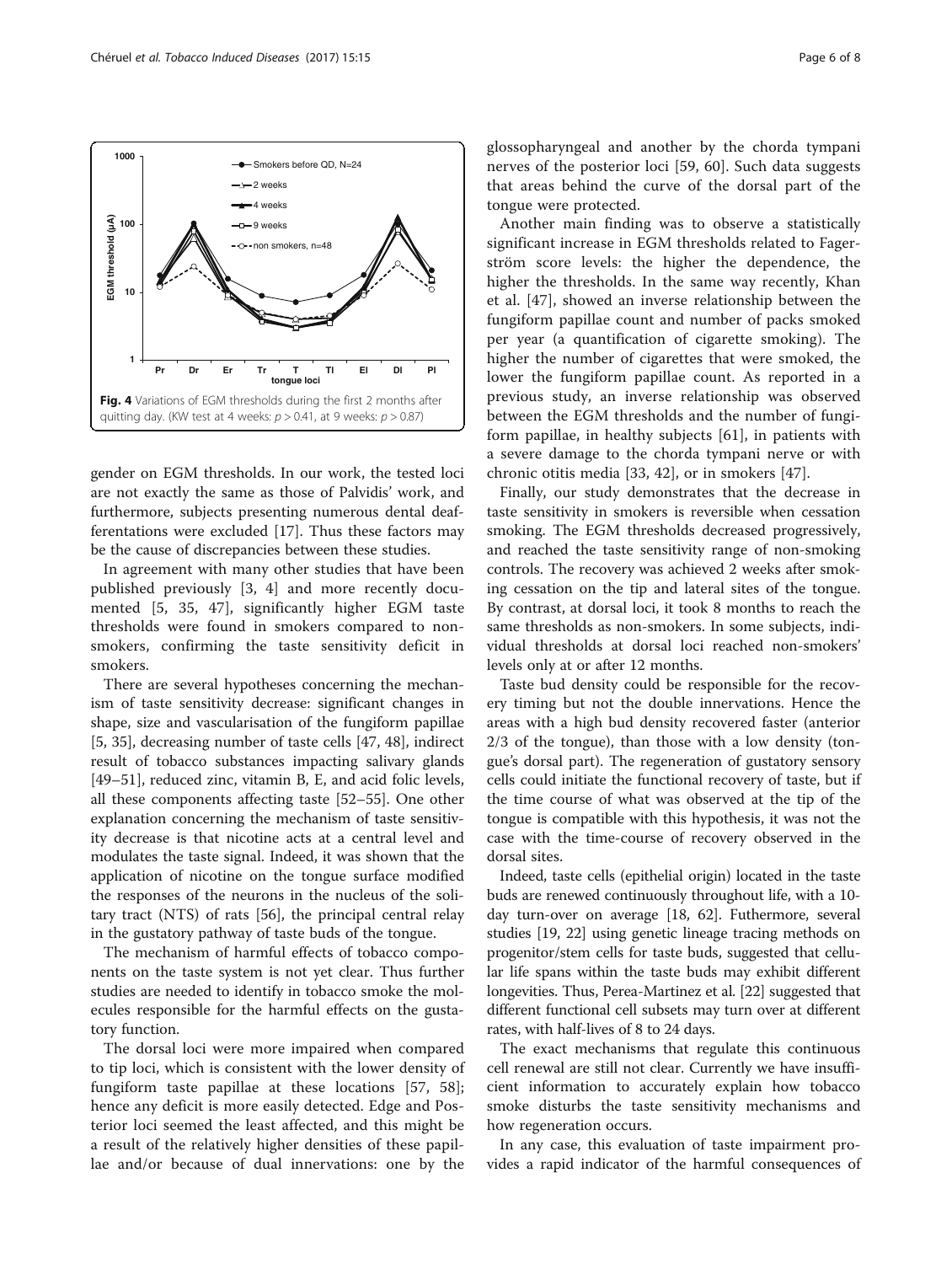<span id="page-6-0"></span>tobacco on smokers. Such findings could provide a motivational help to encourage smokers to quit tobacco and can be reinforced by the observation of taste sensitivity recovery. Concerning encouraging young people not to start smoking, this EGM tool could demonstrate to them in a concrete way the harmful effects of tobacco consumption. Delaying people's initiation into regular smoking represents a major public health issue and could help to reduce people's tobacco consumption. Therefore, further studies are required in this area to develop a randomized intervention trial to demonstrate the effect on stopping smoking and preventing the initiation to tobacco in young people using the electrogustometry tool.

### Conclusions

In this study we showed that the taste disturbance is frequent in smokers and varies with the tongue loci, that the intensity of such disturbance is linked to the intensity of smoking (number of cigarettes/day), and that smoking cessation leads to rapid recovery of taste sensitivity.

#### Abbreviations

EGM: Electrogustometric; Fag: Fagerström; FNDT: Fagerström nicotine dependence test; KW: Kruskal-Wallis test; MW: Mann–Whitney U-test; QD: Quitting day

#### Acknowledgements

We would like to thank Professor MacLeod and Dr A. Faurion for their technical assistance and their valuable comments and suggestions during these experiments in the laboratory of NeuroBiologie Sensorielle-nopa, UMR 1197 INRA-Université Paris-Sud 11.

#### Funding

This study was not supported by funding.

### Availability of data and materials

Study material is available on request from the corresponding author.

#### Authors' contributions

FC designed the study, performed the EGM threshold evaluation; MJ conducted statistical analyses; FC and HSC, contributed to interpreting the findings, wrote the manuscript and reviewed the manuscript for important intellectual content. All authors read and approved the final version of the manuscript.

#### Competing interests

The authors declare that they have no competing interests to declare.

#### Consent for publication

Not applicable.

#### Ethical approval and consent to participate

The study was approved by the local medical authority (Preventive Medicine). All participants provided informed consent.

#### Author details

<sup>1</sup>Fondation JDB Prévention Cancer, Espace Prévention Santé Antéïa, 2/4 rue du Mont Louvet, 91640 Fontenay Lès Briis, France. <sup>2</sup>Université Paris Sud, Université Paris-Saclay, Orsay Cedex 91405, France. <sup>3</sup>Biometrics Unit, ICM -Montpellier Cancer Institute, Montpellier, France.

### Received: 23 July 2016 Accepted: 22 February 2017 Published online: 28 February 2017

#### References

- 1. Chen J, Higby R, Tian D, Tan D, Johnson MD, Xiao Y, Kellar KJ, Feng S, Shields PG. Toxicological analysis of low-nicotine and nicotine-free cigarettes. Toxicology. 2008;249:194–203.
- 2. Centers for Disease C, Prevention, National Center for Chronic Disease P, Health P, Office on S, Health. Publications and reports of the surgeon general. In: How tobacco smoke causes disease: the biology and behavioral basis for smoking-attributable disease: a report of the surgeon general. Atlanta: Centers for Disease Control and Prevention (US); 2010.
- 3. Le Den R, Le Mouel C, Daurel P, Renon P, Fleys J. Results of systematic gustometry in 350 subjects. Ann Otolaryngol Chir Cericofac. 1972;89:659–69.
- 4. Grant R, Ferguson MM, Strang R, Turner JW, Bone I. Evoked taste thresholds in a normal population and the application of electrogustometry to trigeminal nerve disease. J Neurol Neurosur Psychiatry. 1987;50:12–21.
- 5. Pavlos P, Vasilios N, Antonia A, Dimitrios K, Georgios K, Georgios A. Evaluation of young smokers and non-smokers with Electrogustometry and Contact Endoscopy. BMC Ear Nose Throat Disorders. 2009;9:9.
- 6. Krut LH, Perrin MJ, Bronte-Stewart B. Taste perception in smokers and nonsmokers. Br Med J. 1961;1:384–7.
- 7. Jackson JA. Heavy smoking and sodium chloride hypogeusia. J Dent Res. 1967;46:742–4.
- 8. Sato K, Endo S, Tomita H. Sensitivity of three loci on the tongue and soft palate to four basic tastes in smokers and non-smokers. Acta Otolaryngol Suppl. 2002;546:74–82.
- 9. Yamauchi Y, Endo S, Yoshimura I. A new whole-mouth gustatory test procedure. II. Effects of aging, gender and smoking. Acta Otolaryngol Suppl. 2002;546:49–59.
- 10. Vennemann MM, Hummel T, Berger K. The association between smoking and smell and taste impairment in the general population. J Neurol. 2008; 255:1121–6.
- 11. McBurney DH, Moskat LJ. Taste thresholds in college-age smokers and nonsmokers. Percept Psychophys. 1975;18:71–3.
- 12. Mela DJ. Gustatory function and dietary habits in users and nonusers of smokeless tobacco. Am J Clin Nutr. 1989;49:482–9.
- 13. Berteretche MV, Dalix AM, d'Ornano AM, Bellisle F, Khayat D, Faurion A. Decreased taste sensitivity in cancer patients under chemotherapy. Support Care Cancer. 2004;12:571–6.
- 14. Naik BS, Shetty N, Maben EV. Drug-induced taste disorders. Eur J Intern Med. 2010;21:240–3.
- 15. IJ I, Renken RJ, Ter Horst GJ, Reyners AK. Metallic taste in cancer patients treated with chemotherapy. Cancer Treat Rev. 2015;41:179–86.
- 16. Berteretche MV, Eloit C, Dumas H, Talmain G, Herman P, Tran Ba Huy P, Faurion A. Taste deficits after middle ear surgery for otosclerosis: taste somatosensory interactions. Eur J Oral. 2008;116:394–404.
- 17. Boucher Y, Berteretche MV, Farhang F, Arvy MP, Azerad J, Faurion A. Taste deficits related to dental deafferentation: an electrogustometric study in humans. Eur J Oral. 2006;114:456–64.
- 18. Beidler LM, Smallman RL. Renewal of cells within taste buds. J Cell Biol. 1965;27:263–72.
- 19. Hamamichi R, Asano-Miyoshi M, Emori Y. Taste bud contains both shortlived and long-lived cell populations. Neuroscience. 2006;141:2129–38.
- 20. Miura H, Kusakabe Y, Harada S. Cell lineage and differentiation in taste buds. Arch Histol Cytol. 2006;69:209–25.
- 21. Nguyen HM, Reyland ME, Barlow LA. Mechanisms of taste bud cell loss after head and neck irradiation. J Neurosci. 2012;32:3474–84.
- 22. Perea-Martinez I, Nagai T, Chaudhari N. Functional cell types in taste buds have distinct longevities. PLoS One. 2013;8:e53399.
- 23. Alkerwi A, Baydarlioglu B, Sauvageot N, Stranges S, Lemmens P, Shivappa N, Hebert JR. Smoking status is inversely associated with overall diet quality: Findings from the ORISCAV-LUX study. Clin Nutr. 2016;16:30212–6.
- 24. Dallongeville J, Marecaux N, Fruchart JC, Amouyel P. Cigarette smoking is associated with unhealthy patterns of nutrient intake: a meta-analysis. J Nutr. 1998;128:1450–7.
- 25. Northrop-Clewes CA, Thurnham DI. Monitoring micronutrients in cigarette smokers. Clin Chim Acta. 2007;377:14–38.
- 26. Al-Shammari KF, Moussa MA, Al-Ansari JM, Al-Duwairy YS, Honkala EJ. Dental patient awareness of smoking effects on oral health: comparison of smokers and non-smokers. J Dent. 2006;34:173–8.